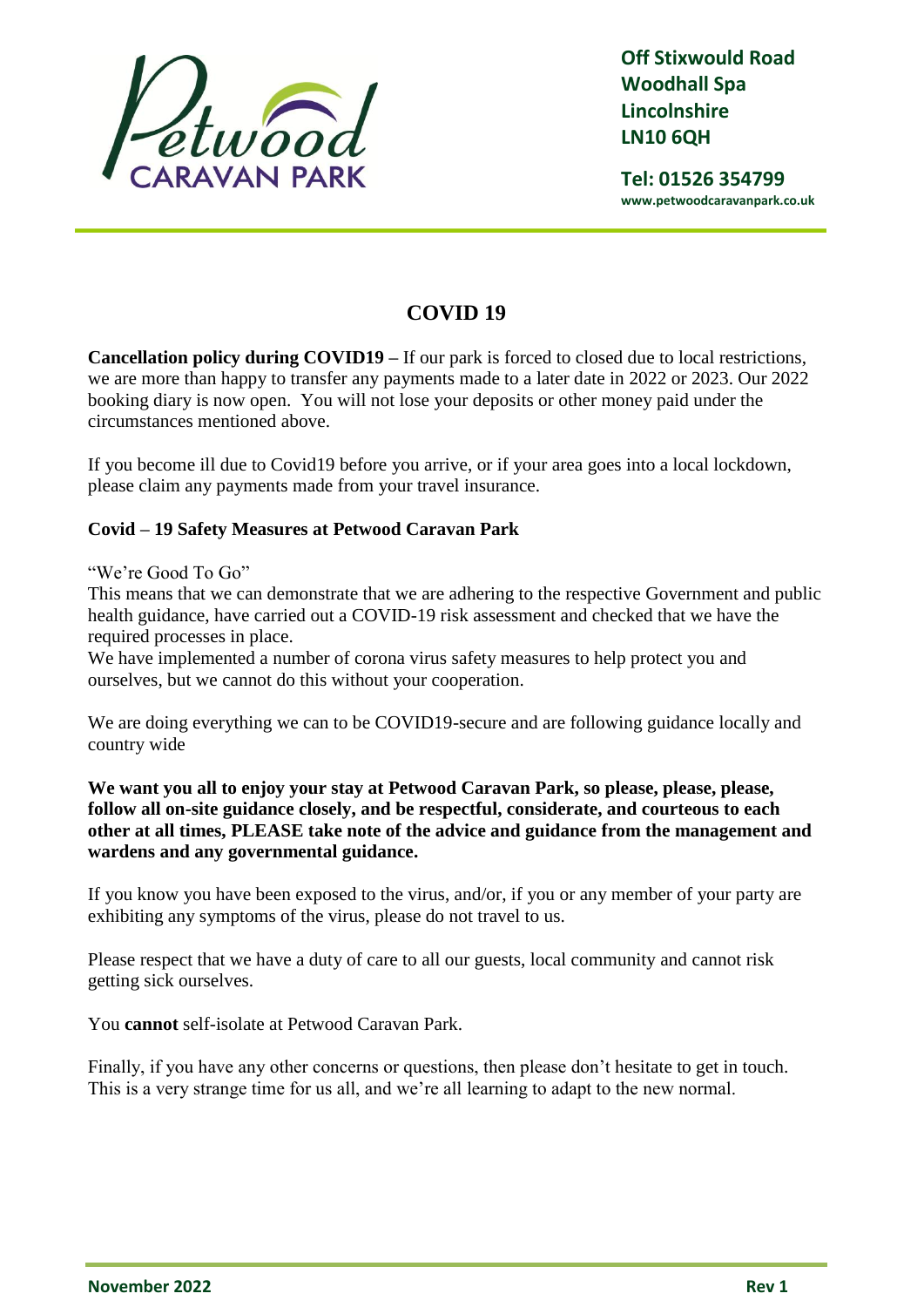

Please note:

- o Across the park, cleaning routines have been stepped up and comply fully with government guidance for cleaning in non-healthcare environments. This will include regular cleaning of all hard-surfaces and touch points such as door handles, taps etc.
- o Additional hand sanitizing stations located throughout the park.

#### **Our new arrival procedures**

Please pay before arrival if possible however, card and cash payments will be accepted on arrival.

Please, please do not come if there is any chance you may have the virus.

#### **Check in**

Arrive at park as usual, stop at reception, especially if you do not know where your pitch is, a warden or the manager will see you and come and show you to your pitch.

#### **Reception:**

The reception is open, however we request that you wear a mask in this small reception space.

Our shop is open for sweets, ice cream etc we have placed hand sanitizer in this building please use it.

Please throw away any brochures you pick up, do not replace them.

#### **Shower & Toilet Block:**

Our toilets and shower facilities are open. There is an increased cleaning schedule, opening / closing times We do ask however where possible please use your own on board facilities, and **wear a mask when in the toilet facilities.**

#### **Waste & Chemical Disposal:**

Sanitizing hand gel is provided at the chemical emptying point

Please tie your waste bin bags shut, and place them in the bins provided. DO NOT put glass of any kind in the green bins, there is a separate bin for glass. Otherwise we have to take out any glass in the green bins by hand before collection.

Please wear disposable gloves and a face mask when using these facilities. Also remember to wash your hands as soon as possible after using these facilities.